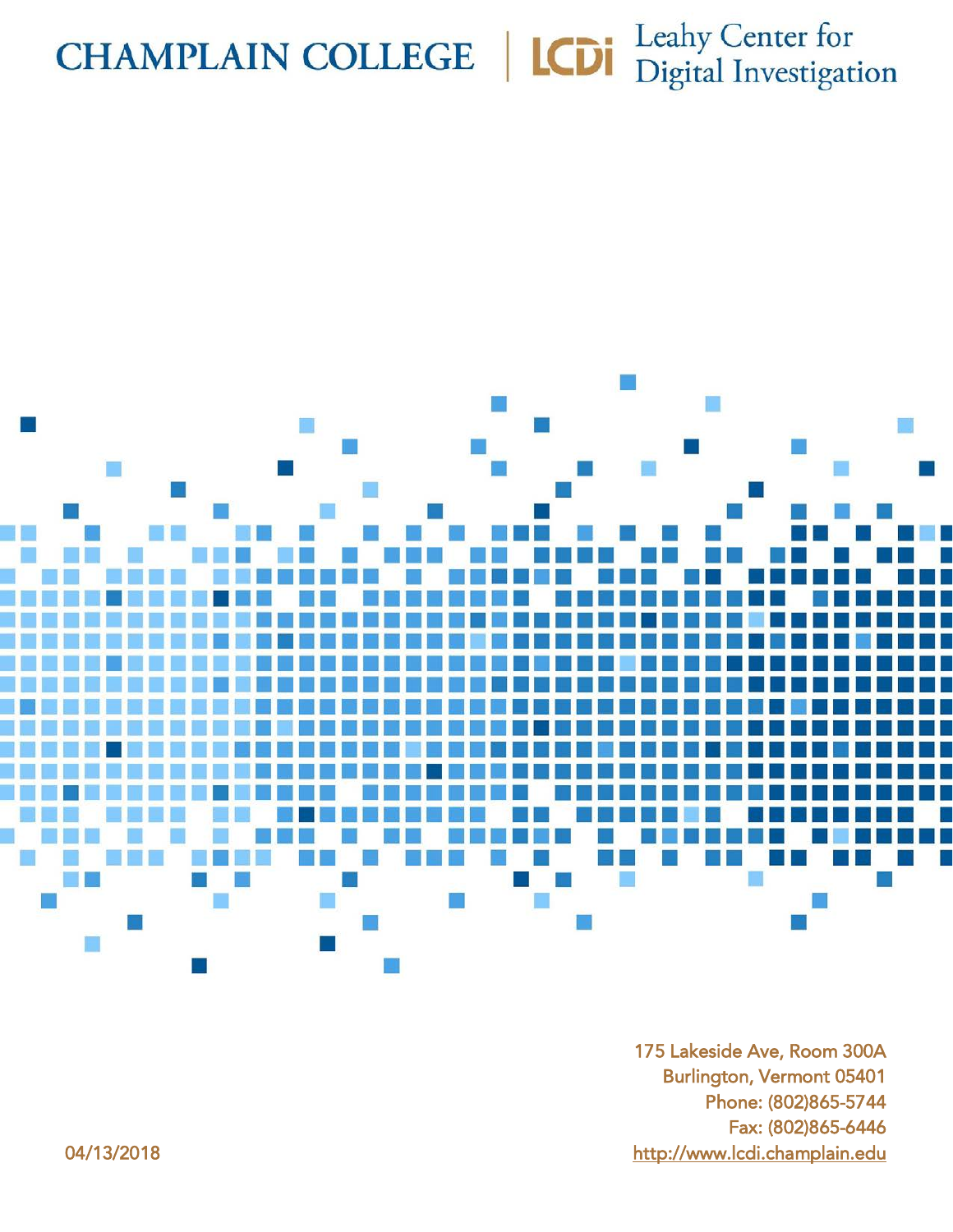# Bluetooth Tracking

#### **Disclaimer:**

*This document contains information based on research that has been gathered by employee(s) of The Senator Patrick Leahy Center for Digital Investigation (LCDI). The data contained in this project is submitted voluntarily and is unaudited. Every effort has been made by LCDI to assure the accuracy and reliability of the data contained in this report. However, LCDI nor any of our employees make no representation, warranty or guarantee in connection with this report and hereby expressly disclaims any liability or responsibility for loss or damage resulting from use of this data. Information in this report can be downloaded and redistributed by any person or persons. Any redistribution must maintain the LCDI logo and any references from this report must be properly annotated.*

#### **Contents**

<span id="page-1-0"></span>

| <b>Contents</b>                | $\mathbf{1}$         |
|--------------------------------|----------------------|
| <b>Introduction</b>            | 3                    |
| Background                     | 3                    |
| <b>Research Questions</b>      | 3                    |
| Terminology                    | 3                    |
| <b>Methodology and Methods</b> | 5                    |
| <b>Equipment Used</b>          | 5                    |
| Node Provisioning              | 6                    |
| Data Collection                | 7                    |
| <b>Server Provisioning</b>     | 7                    |
| Configuring Elasticsearch      | 7                    |
| Configuring Kibana             | 8                    |
| <b>Custom Region Maps</b>      | 8                    |
| <b>Analysis</b>                | 10                   |
| <b>Results</b>                 | 10                   |
| Conclusion                     | 10                   |
| <b>Bluetooth Tracking</b>      | <b>Page: 1 of 16</b> |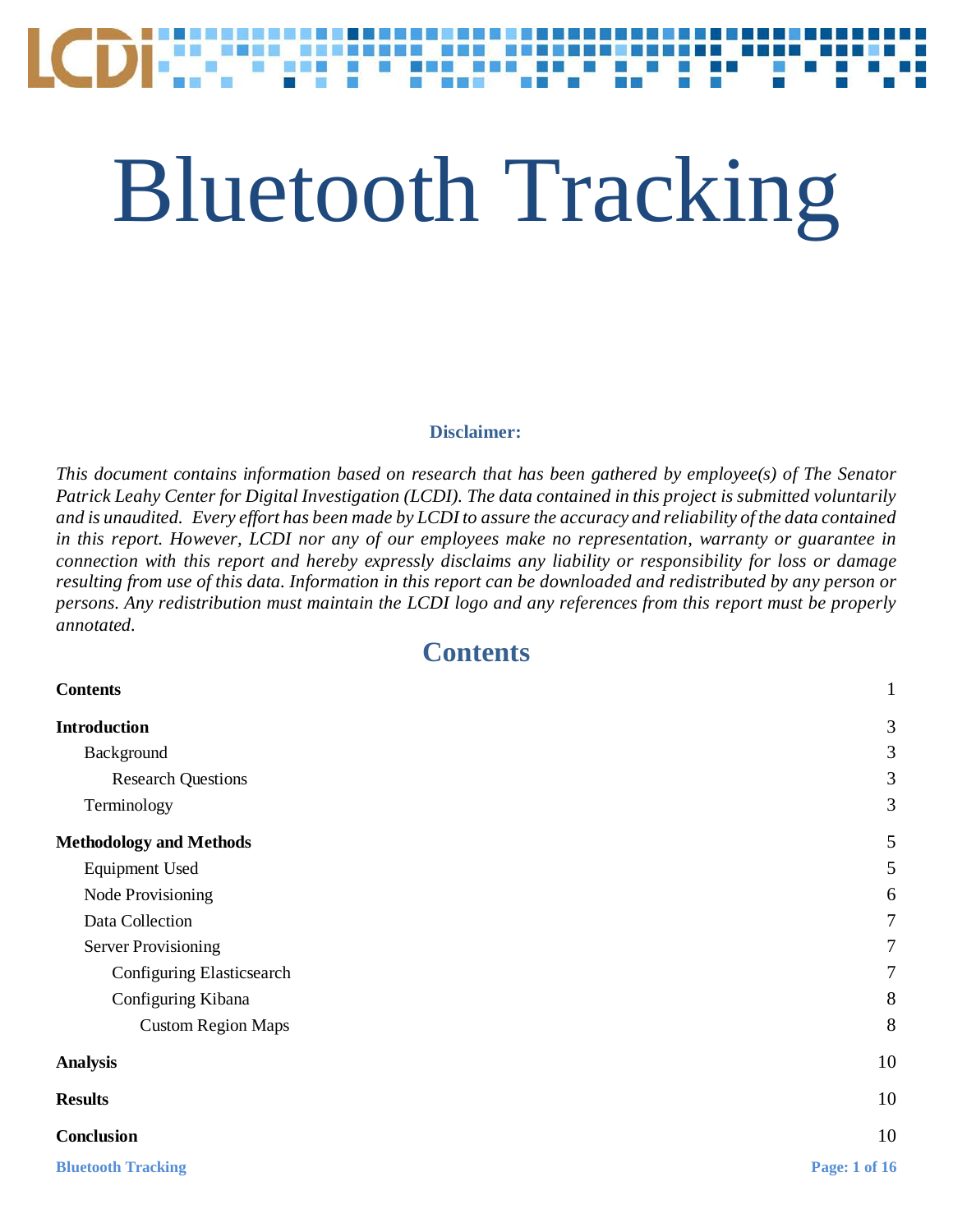

| <b>Further Work</b>     | 11 |
|-------------------------|----|
| <b>Appendix</b>         | 11 |
| Appendix A (setup.sh)   | 11 |
| Appendix B (spypies.py) | 13 |
| <b>References</b>       | 16 |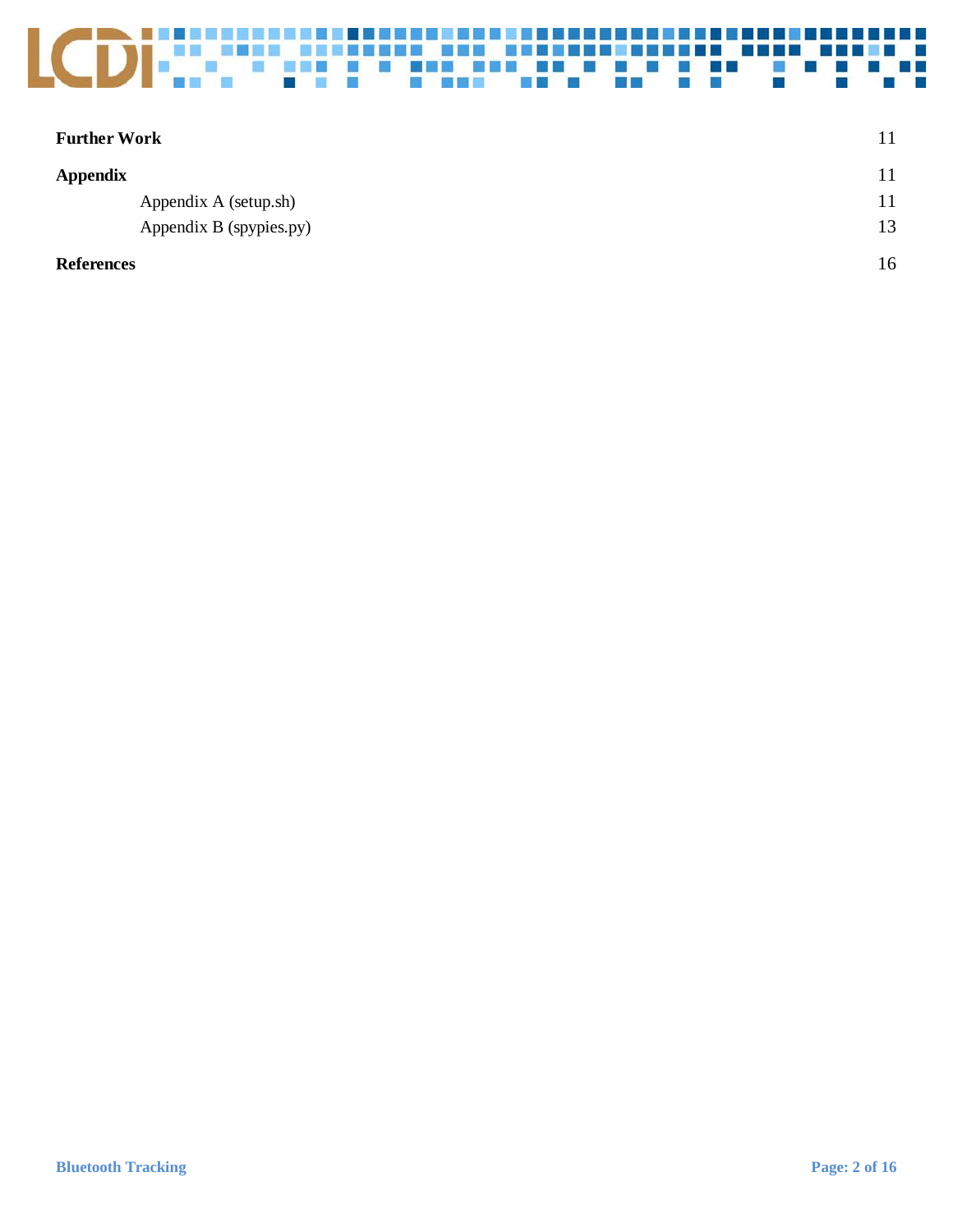

#### **Introduction**

<span id="page-3-0"></span>This project builds off some of the tools and methodologies focused on in the Bluetooth Tracking Project of Fall 2017. That report is available from the Leahy Center of Digital Investigation for any interested individuals. To summarize, last semester's project focused on using Bluetooth technologies Ubertooth and BlueHydra to trilaterate the location of specific Bluetooth devices. The same tools can be used in a larger scale tracking effort that focuses on using a mesh network of nodes to track a Bluetooth signal across a wide geographical area. A robust backend database will enable the data correlation portion of this project.

#### <span id="page-3-1"></span>**Background**

Our methodology and toolset was based on the previous reporting by the LCDI team in the Fall of 2017. That team focused on the same technologies and protocols our team used to create a new tool set. That project had a markedly different objective, but the tools used are the same. This project was developed based on the possibilities imaged during that project that did not fit with the previous objectives.

This type of latent tracking most closely resembled the reported RFID based surveillance of EZ-Pass devices, as reported by the ACLU in New York City in 2015 that function as part of a traffic management system. The New York State Department of Transportation has also implemented this system outside of NYC. By laying out nodes in a defined pattern across a large area, it is possible to identify how traffic moves through an area as well as if specific devices have been seen in an area. This is an attempt to replicate similar results using open source projects and low cost hardware.

#### **Purpose and Scope**

This research will address the possibilities presented by creating a distributed network of Bluetooth nodes that constantly monitor Bluetooth packets and record the devices they encounter. This project will not focus on defining the specific location of the device, as it would require an unreasonable density of nodes. The scope of this project includes scaling the proposed node network to include three nodes across a multi-storied building.

#### **Research Questions**

- <span id="page-3-2"></span>1. Can a network of relatively low cost nodes be used to track a specific Bluetooth device ID across a geographical area?
- 2. How will the planned distribution of nodes scale up over the expanse of a building?
- 3. How can we implement Elasticsearch and Kibana to organize our data?

#### <span id="page-3-3"></span>**Terminology**

**2.4 GHz -** The frequency range from 2.4 to 2.4835 GHz, which is unlicensed and used for many

communications applications, including Bluetooth and Wi-Fi (PC Mag, 2017).

**Bluetooth** - A low-power wireless connectivity technology used to stream audio, transfer data and broadcast information between devices (Bluetooth.com, 2017).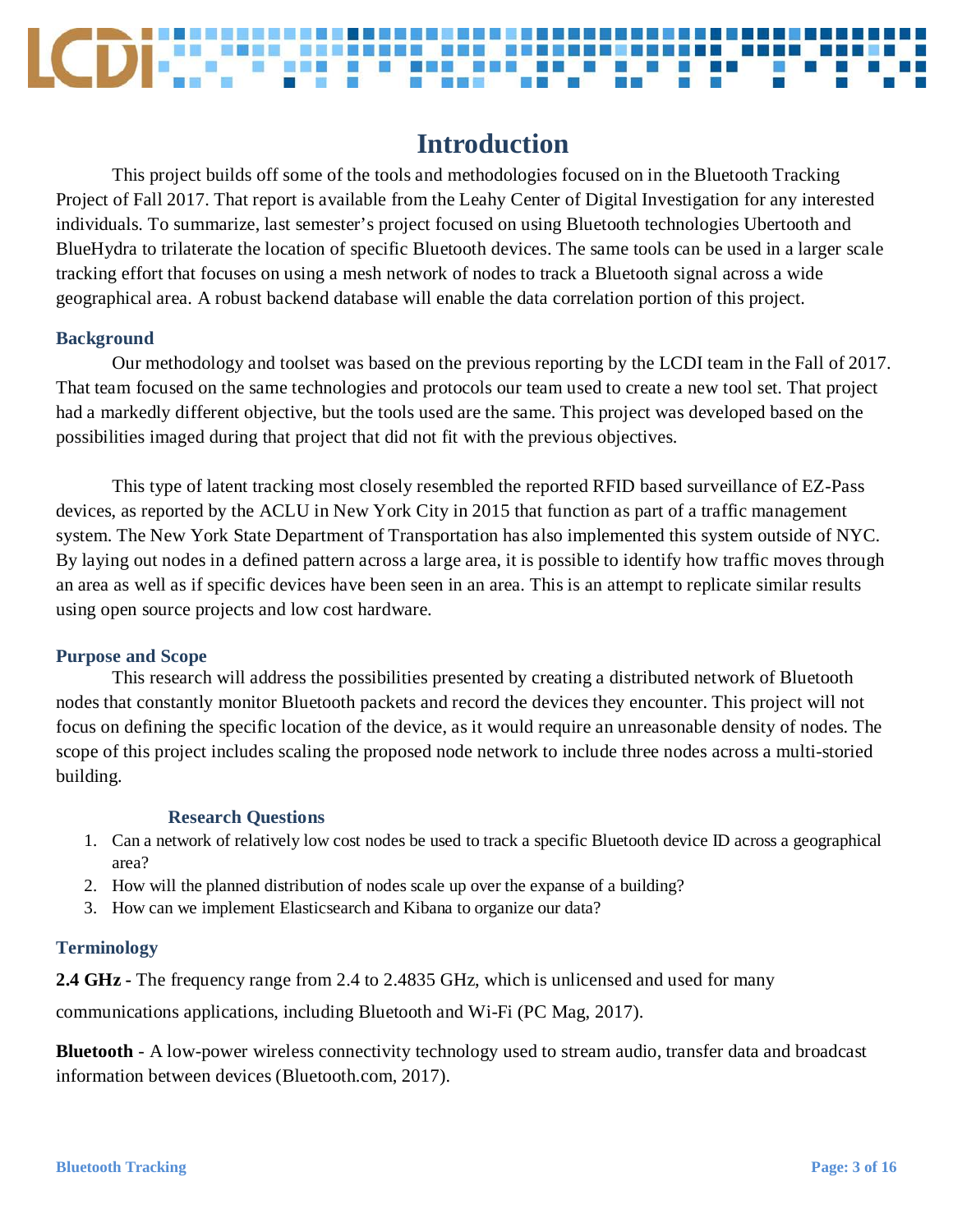**Blue Hydra** - A Bluetooth device discovery program built on top of the bluez library. BlueHydra makes use of Ubertooth where available and attempts to track both classic and low energy (LE) Bluetooth devices over time (PwnieExpress, 2017). Also referenced as blue\_hydra.

**Elasticsearch -** A open source, RESTful search engine built on top of Apache Lucene. It is Java based and can search and index document files in diverse formats. This is developed by [elastic.](https://www.elastic.co/) (Elasticsearch)

**GeoJSON -** A specialized type of JSON file that is used for storing geographic coordinates used in points, lines, and polygons. (GeoJSON)

**Kibana -** A powerful database visualization tool which is used with Elasticsearch to collect statistics and show collected data through graphs.

**LAP** - Lower Address Portion, lower segment of the MAC address used for Bluetooth Packet addressing (mxs).

**NAP -** Non-significant Address Portion, assigned to manufacturer (mxs).

**Node** - A Raspberry Pi that has been outfitted with an Ubertooth, wireless dongle, and Bluetooth dongle. Each node runs a copy of our script and sends data to our central database.

**Python** - Python is a programming language that lets you work quickly and integrate systems more effectively (Python, 2017).

**Raspberry Pi** - A low cost mini-computer that is capable of running a lightweight Linux distribution. These devices are very portable and allow them to be placed anywhere with a power source and wireless network connection.

**TeamViewer** - A free remote management software installed on each node that allows us to manage each node and run commands via the open web. Nodes enabled with this software would be able to automatically beacon "home" to the teamviewer servers. Using the website GUI, we were able to monitor which nodes were up and connect to them regardless of what network the node was connected to.

**UAP** - Upper address Portion of the MAC, 1 byte in size, links NAP and LAP for full address (mxs).

**Ubertooth -** Project Ubertooth is an open source wireless development platform suitable for Bluetooth experimentation. Ubertooth ships with a capable BLE (Bluetooth Smart) sniffer and can sniff some data from Basic Rate (BR) Bluetooth Classic connections (Greatscottgadgets, 2017).

**Virtual Machine / VM -** Emulation of software, commonly an operating system, on hardware that is not physically dedicated to the emulated software itself.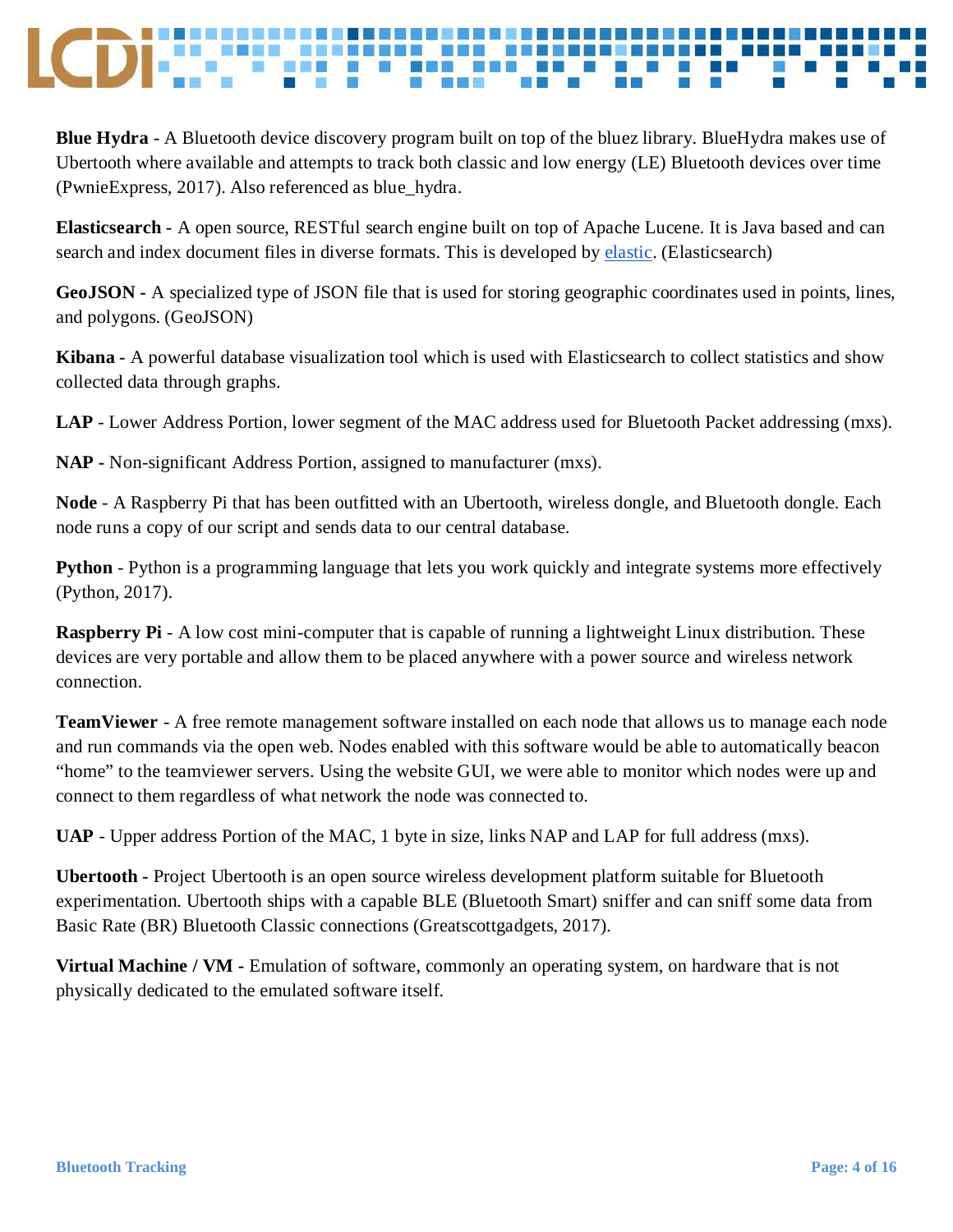

### **Methodology and Methods**

<span id="page-5-0"></span>Our data will be collected using individual nodes, each of which is comprised of a Raspberry Pi 3, an Ubertooth One, a dedicated Bluetooth Adapter, and a dedicated Wi-Fi USB card. Each node will collect data using our custom script and Blue Hydra. Collected data will be sent to the Elasticsearch instances hosted on a local virtualized environment. The data can later be analyzed using Kibana, a visualization tool also created by [elastic,](https://www.elastic.co/) to track specific Bluetooth addresses, or develop statistics about Bluetooth traffic seen by specific nodes.

#### <span id="page-5-1"></span>**Equipment Used**

Each sensor requires several specific pieces of hardware. To perform data collection, we used the Raspberry Pi microcomputers with SD cards as the hardware base. We then connected several peripheral devices to the Raspberry Pi; an Ubertooth One, to detect non-discoverable devices, a dedicated Bluetooth adapter to detect discoverable Bluetooth Devices, and a dedicated Wi-Fi adapter to reliably connect to wireless networks.

#### **Table 1: Components of each node**

| <b>Device</b>        | <b>OS Version</b>     | <b>Comments</b>                           |
|----------------------|-----------------------|-------------------------------------------|
| Raspberry Pi         | Raspbian Stretch Lite | Hardware for individual nodes             |
| <b>Ubertooth One</b> | Ubertooth 2017-03-R2  | Sniffs non-discoverable Bluetooth packets |
| Kinivo BTD-400       | N/A                   | Dedicated Bluetooth Adapter               |
| CanaKit WiFi Adapter | N/A                   | Dedicated WiFi Adapter                    |



Figure 1: (Components of each node)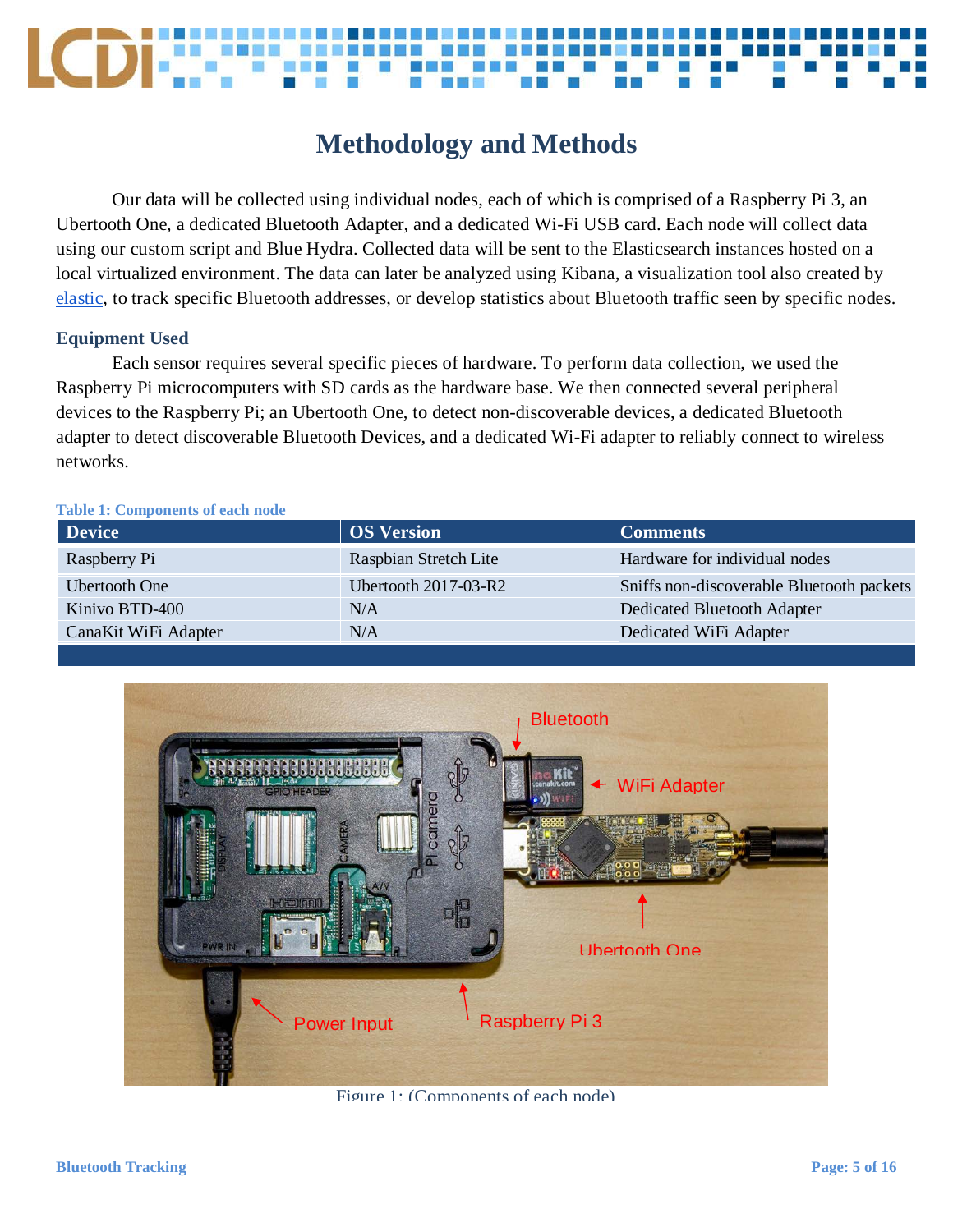#### <span id="page-6-0"></span>**Node Provisioning**

We chose to use the [Raspbian Stretch Lite image](https://www.raspberrypi.org/downloads/raspbian/) on our Raspberry Pis. This operating system is flashed on to a micro SD card, a process for which two pieces of software are required. The first software is the operating system, which can be downloaded from the official [Raspberry Pi website.](https://www.raspberrypi.org/downloads/raspbian/) The other software is for writing the image to the SD card. We used [Etcher](https://etcher.io/) to accomplish this. Any SD card flashing software can be used for this process. After the card was imaged with the appropriate version of the operating system and inserted in to the Raspberry Pi, the default setup procedure of the operating system can be followed.

After the operating system is installed and configured, a few libraries needed to be installed on the Pi for our custom script to function. The two most prominent of these are Blue Hydra by PwnieExpress and Ubertooth tools by [Great Scott Gadgets.](https://greatscottgadgets.com/) These are the specific tool sets used, and they require a number of dependencies to function properly. This software and all the other prerequisites for our script can be installed using the setup file found in Appendix A. This will install the dependencies required for the data collection script itself, and make sure those tools are in the correct folder to be accessed. We highly recommend using the setup script to provision the hardware, as the scanning script will not function if packages are installed in specific locations. Please note the Pi requires internet access in order to download the packages. Ethernet or wireless will both serve this purpose.

While Ethernet is the easier option to configure initially, wireless connections are the preferred option for the most flexible node location. To connect our nodes to the LCDI wireless network, we used dedicated wireless adapters after running into connectivity issues with our on-board wireless cards. Doing this is relatively simple. We followed the instructions laid out in a tutorial that edits the content of the */etc/network/interfaces* file to reflect the network SSID and password for the wireless network we were on (Adafruit, 2018). There were some settings in this file that varied for us due to the specific hidden network we were connecting to, but it was much simpler when connecting to open networks for testing.

When the setup file has finished running the Pi will restart. Blue Hydra can be started using the command: "./home/pi/installations/blue\_hydra/bin/blue\_hydra". This creates a log file (named blue\_hydra.yml). Then, edit this log file using the command "nano /home/pi/installations/blue\_hydra/blue\_hydra.yml" to reflect the following changes.

- Set the option **log\_level** to **debug**
- Set the option **rssi\_log** to **true**
- Set the option **aggressive\_rssi** to **true**
- Set the option **info\_scan\_rate** to **5**

After making these changes press 'Ctrl-X' to exit then 'Y' and enter to save the changes you made. When all this is completed the device will be setup and ready to run the data collection script. This script can be found in Appendix B.

To add external access using TeamViewer first download the file from this [link.](https://www.teamviewer.com/en/download/linux/) Then move the files to your Pi using either FTP or a flash drive. Once the file is on your Pi navigate to where it is located and run the command *sudo dpkg -i teamviewer\*.* If there are dependency errors then run *sudo apt-get install -f*. Finally, run the command *sudo teamviewer setup* and follow the on screen instructions.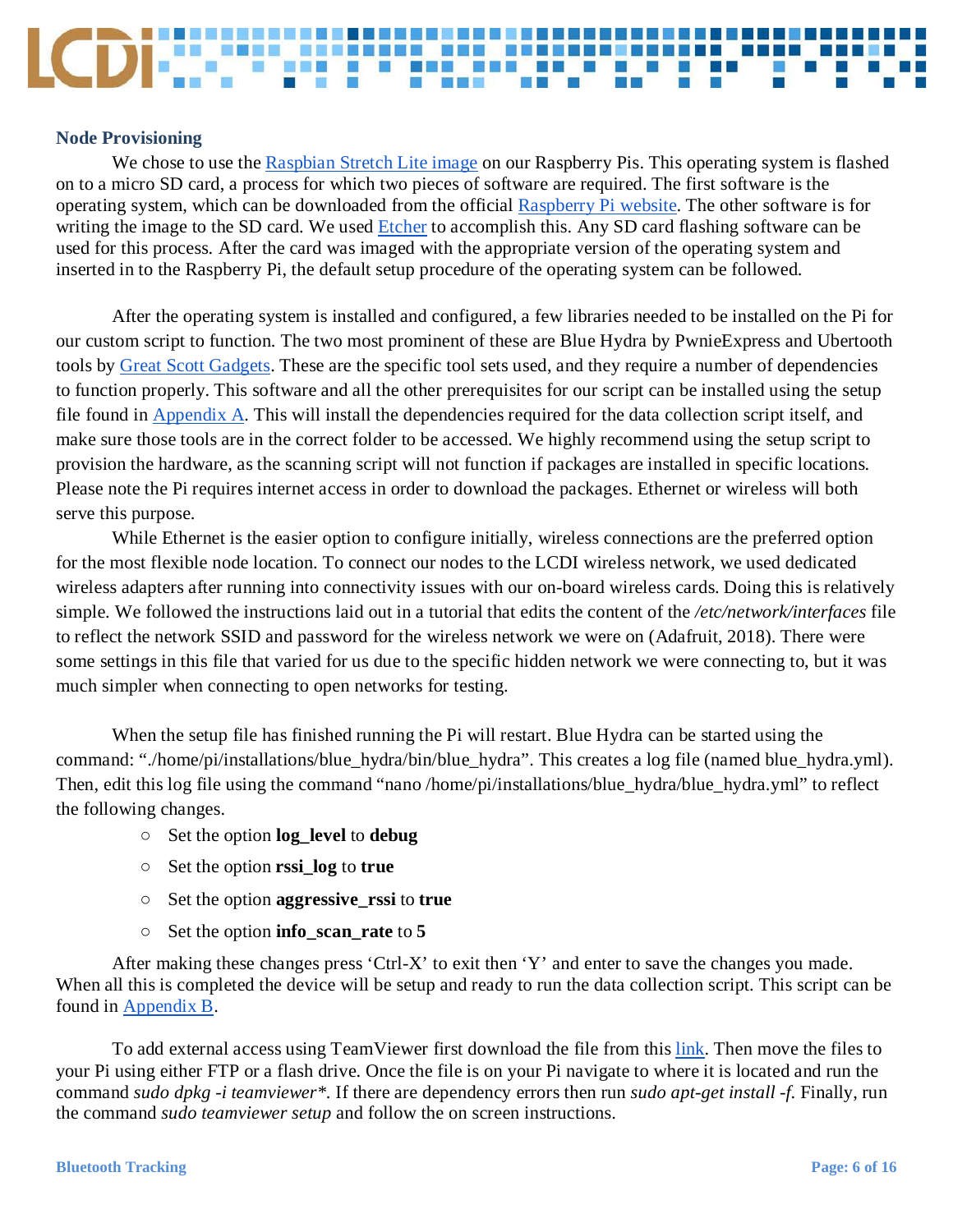#### <span id="page-7-0"></span>**Data Collection**

The data collection functionality of this setup is outlined in the Python Script named 'SpyPies.' In this script, Blue Hydra runs for one minute, collecting data that is written to a database file. At the end of the minute, the script executes a check to ensure that the database contains information. If the database is empty, the script will continue running Blue Hydra in one minute increments until data is written to the database.

When data is output to the database, the script stops Blue Hydra and copies the original database to a temporary database. This stop, copy, start, and continue keeps the script from performing commands against a database that is being dynamically updated. The temporary database is where the script will parse out the seen devices in order to begin the update process. The original database is deleted or "cleared" in order to prevent duplications in the copy-over process. The script pulls each line of the database individually, appends the hostname of the specific Raspberry Pi, and sends it to the Elasticsearch server. Once the data is in our Elasticsearch server, we can interpret it using Kibana, to present a visualization. Once the copied database has been completely processed, it will also be deleted.

While the send to server process is running, Blue Hydra is running in the background, still collecting data and recreating the original database with new data. This process will repeat in a cycle until the script is manually stopped or crashes from a generated error.

| Blue Hydra has ran                                                                                                            |
|-------------------------------------------------------------------------------------------------------------------------------|
| Starting parse function                                                                                                       |
| Database File Copied<br>Original Database Deleted<br>False<br>Copied DB Deleted<br>Parse function ended @ 2018-03-23 16:09:23 |
| Starting Blue_Hydra for 1 min                                                                                                 |

Figure  $2 \cdot$  (The running script)

#### <span id="page-7-1"></span>**Server Provisioning**

For this project, we implemented a central VM server running Ubuntu 16.04.3 LTS with Elasticsearch and Kibana. Elasticsearch was used for data collection and searching, and Kibana was used through a web interface to visualize our data in a more user-friendly format. We ran this server on the LCDI's internal network, which suited our purposes for testing in the Lakeside building. Raspberry Pi nodes were configured and connected to the network, acting as the Bluetooth sensors. They sent data to the server that was then sorted and could be visualized through the use of various graphs and charts.

#### <span id="page-7-2"></span>**Configuring Elasticsearch**

We implemented Elasticsearch because of its flexibility and the availability features that it offers. This was the easiest way to store our data and allows us to easily visualize it with Kibana. Elasticsearch uses nodes to operate, which interconnect with each other, and would allow for the project to easily expand when another node is needed. Most of the steps followed for the setup process were straight forward and were provided from the [Elasticsearch Installation page.](https://www.elastic.co/guide/en/elasticsearch/reference/current/_installation.html) There are a few requirements such as Java and the Java Development Kit,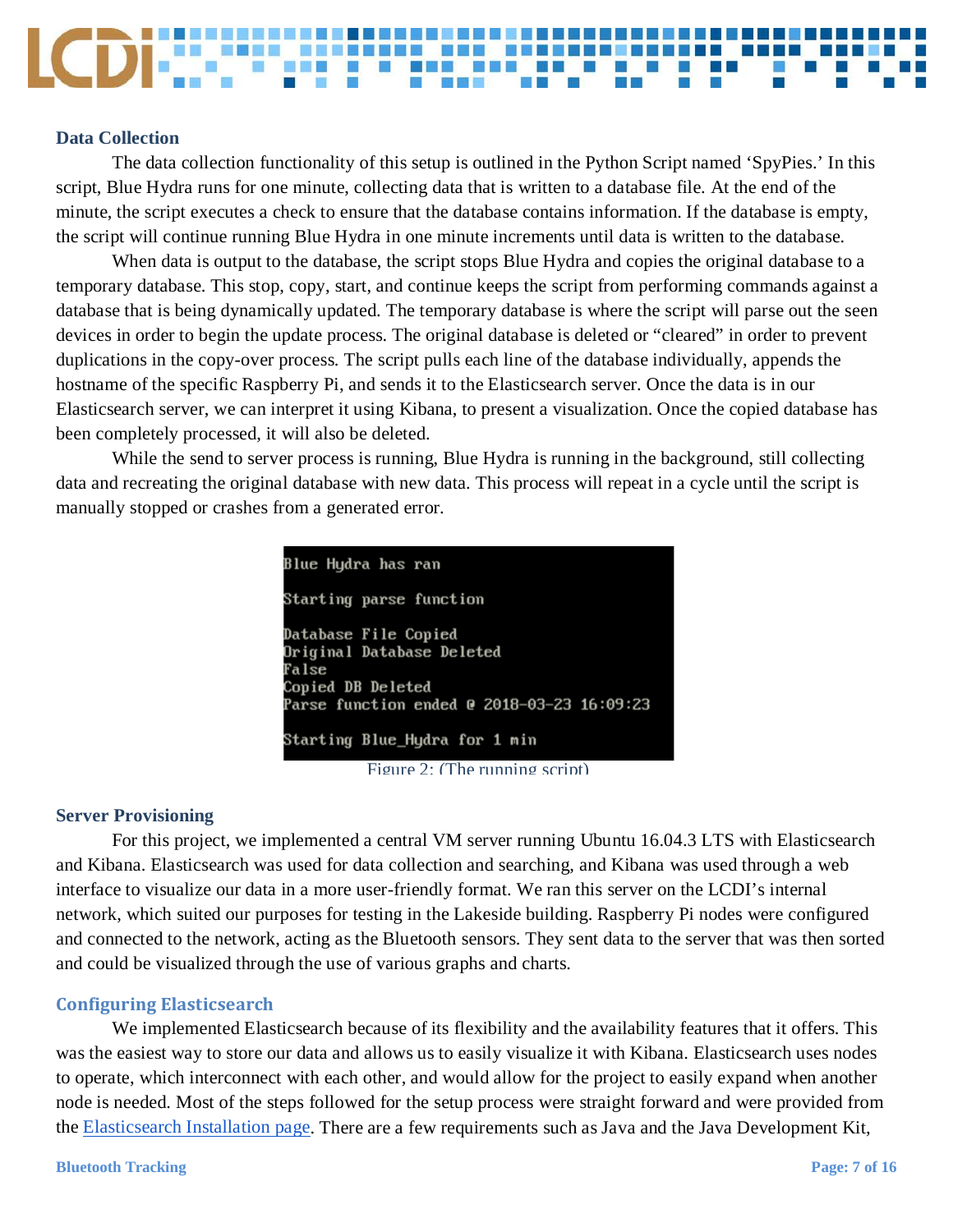## but the rest of the process is simple enough to get running quickly. We chose to use an Ubuntu Server instance with 1 vCPU and 4GB of RAM, the minimum amount required to run an Elasticsearch server in production.

#### <span id="page-8-0"></span>**Configuring Kibana**

Kibana is a powerful tool that allows for a host of interactions with data from Elasticsearch. Kibana requires an active connection to Elasticsearch to run properly and find data. Once data is present in Elasticsearch, an index can be selected for visualization. In the context of our project, coordinate and region maps were most appropriate. Unfortunately, for an area as small as our testing environment, Kibana did not offer visualizations as geographically precise as we needed. Adding our own arbitrary building maps was also an idea that was explored, but was not offered by Kibana. We attempted creating our own region map that corresponded to the physical location of the Lakeside building of Champlain College, but did not have enough time to complete all the necessary steps. If a custom region map is desired, it must correspond to physical geographic coordinates that are determined by precise latitude and longitude.

#### <span id="page-8-1"></span>**Custom Region Maps**

To create custom maps, a geojson file must be created and imported into the server running Kibana. This file can be created with any simple geojson editor, with many options available through a quick web search. We chose<http://geojson.io/> to create ours. Once the geojson file is imported into the server, it must be served to Kibana through a web server. In our case, we ran a web server using Apache on our Ubuntu VM alongside Kibana and Elasticsearch. After this was in place, the location of the custom region map needed to be specified in the Kibana configuration file, *kibana.yml*. An official blog post on Elastic's website assisted us greatly with all of these steps, and finally got us to the point of seeing our own geojson file within Kibana (Walkom, 2018). In order to increase the maximum zoom level, X-Pack needs to be installed on the server, and can be obtained with a free basic license offered on the Elastic website.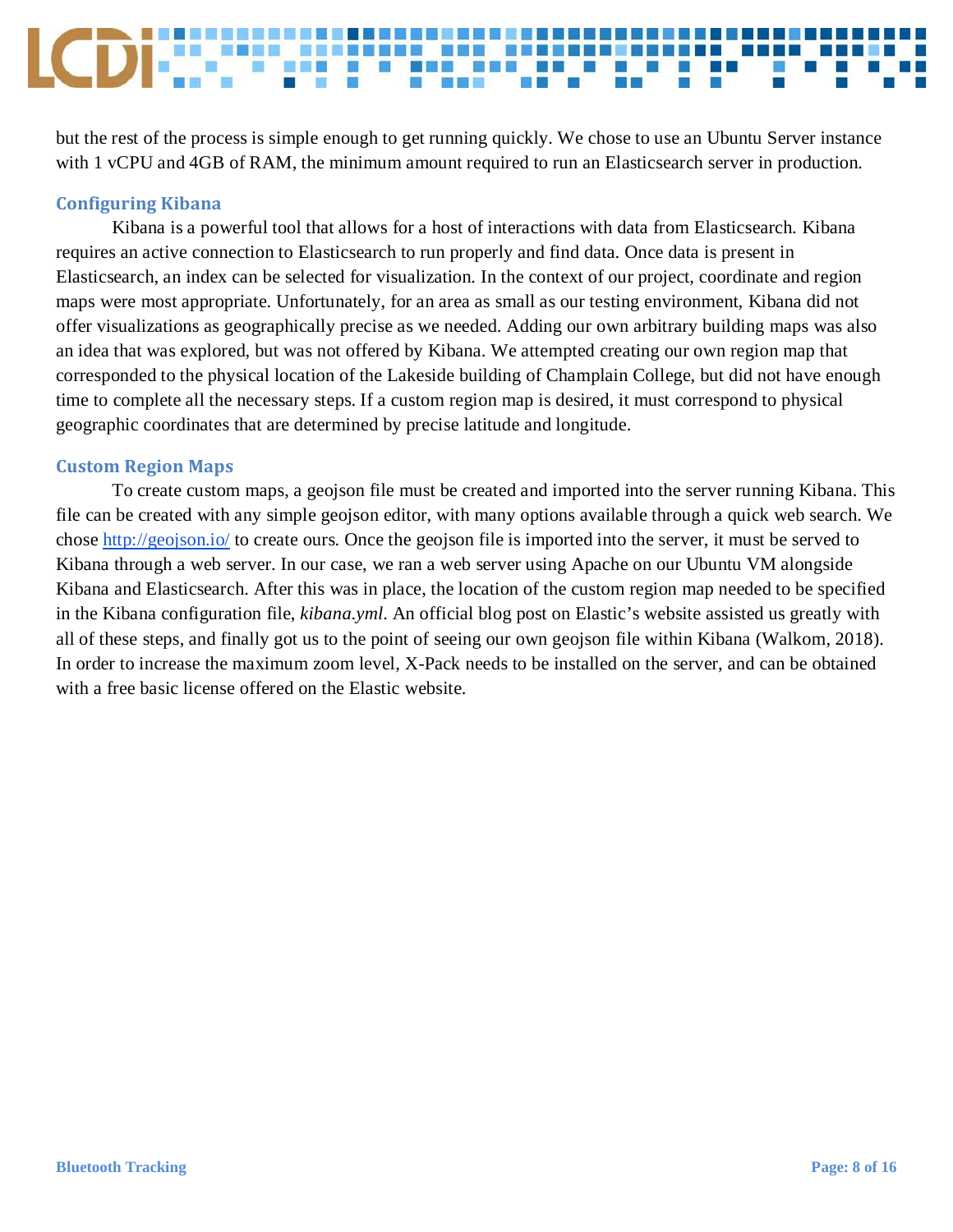



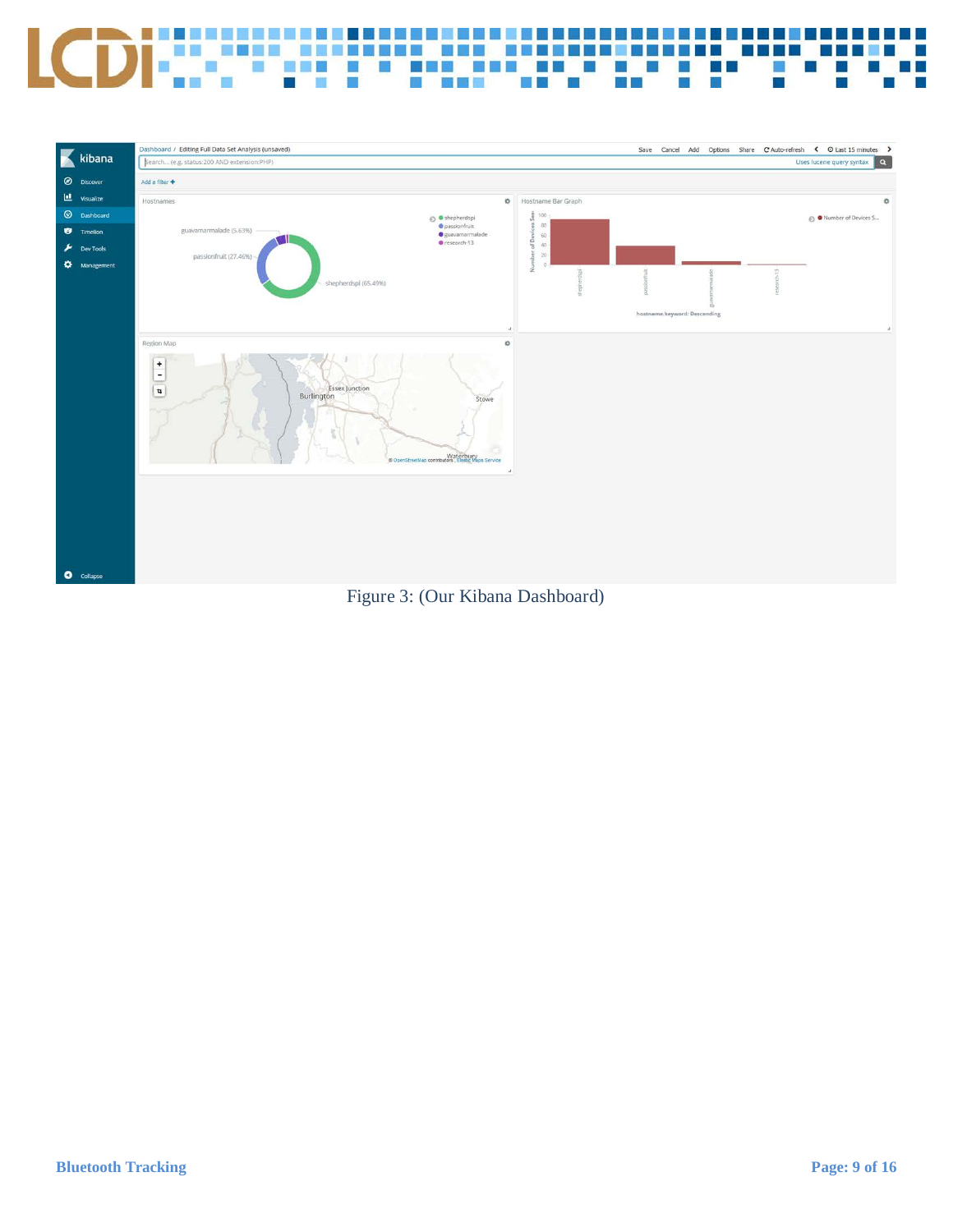

### **Analysis**

<span id="page-10-0"></span>We tested out configuration using the local LCDI Wi-Fi in order to keep testing within a controlled environment. This allowed for the quickest and most cost effective solution while still allowing a reasonable geographic distance between Raspberry Pi nodes. Each was placed in a different area of the building and connected to the LCDI wireless network. We ensured they were online using the TeamViewer setup outlined above. This enabled us to tell if a node wasn't transmitting data because it wasn't connected or if the issues stemmed from other functions. This scenario enabled us to test the underlying theory of how we expected the ecosystem to work. It also revealed issues with wireless connectivity. In some cases, it appeared that the Pi was connected to the wireless network and controllable via TeamViewer, but would fail to deliver information to the server architecture. We speculated this may be the result of spotty coverage, as an Ethernet connection in the lab appeared to function perfectly fine. We were unable to replicate the Ethernet connection in the wild due to network constraints.

For testing device pickup across the nodes we placed the Raspberry Pis together on one desk in the lab and ran BlueHydra on each while observing the list of identified devices. This allowed for real time comparison of how each unique setup harvested information.

#### **Results**

<span id="page-10-1"></span>We observed that two identically outfitted nodes do not always pick up the same list of devices. This creates a certain degree of uncertainty in our results. This is possibly due to the manner in which Ubertooth scans for Bluetooth, but we were unable to pinpoint a solution.

In the process of building out a backend, we ran into various issues in the way Elasticsearch processes redundant data points. We had to change our script to make sure each entry sent to the Elasticsearch server was unique. There are a few ways that the Elasticsearch Python library can be used to send data to our instance. We ended up using the *create* function, which is just a slight variation of the *index* function. However, making sure the ID's included in the Elasticsearch statement were unique was up to our script. Uniqueness was created by using the *time.time()* function paired with the hostname of the device. This makes sure each entry will not have future conflicts when a new node is added. We are currently able to track Bluetooth devices in both discovery and non-discovery mode as predicted in the beginning of this project.

#### **Conclusion**

<span id="page-10-2"></span>This project serves as proof-of-concept that tracking Bluetooth with nodes can be achieved. The most important caveat is the inconsistency of Blue Hydra picking up signals of Bluetooth devices. Each Raspberry Pi is configured identically using the same script and hardware dongles, but do not generate identically listings of devices. This poses a serious issue for the most basic premise of this project, and accuracy could be improved with better knowledge of how Bluetooth devices send packets. It is entirely possible a target device could cross multiple nodes and only be picked up by one. In addressing the original research question of scalability, this inconsistency becomes concerning. We only examined the effects across three devices, but in adding more it is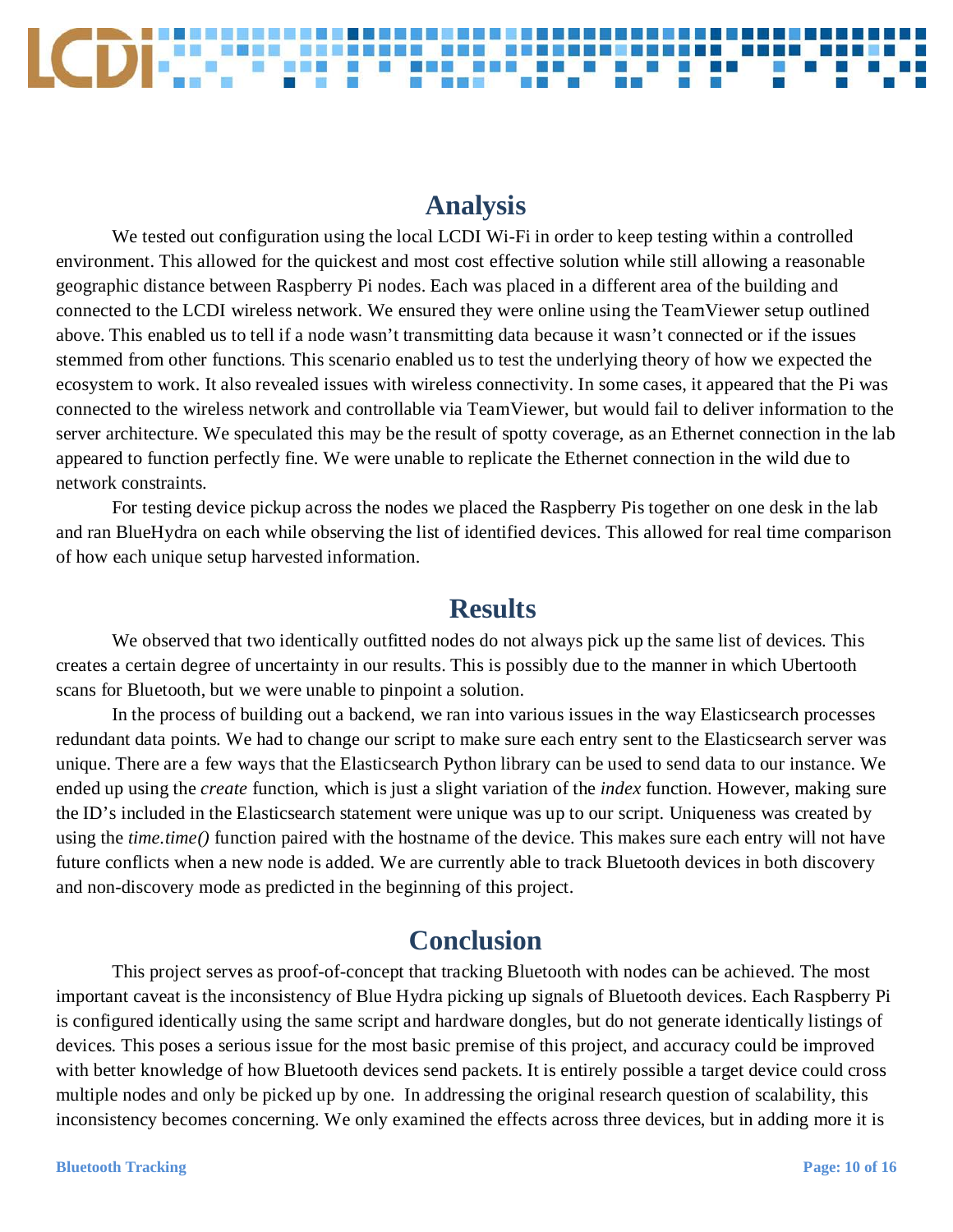

safe to assume that more issues would arise. We understand the Ubertooth and Bluetooth adapters are not perfect and cannot sniff everything, but our end goal is significant.

The second compounding issue is the way in which Elasticsearch handles the data input. Instead of creating individual entries for each time the device identifier is seen, the database "updates" the original entry with a new node location and time. This obviously makes the "tracking" portion difficult, as the data points that would be used to track a device through time and space are being constantly overwritten. Luckily, we were able to get around this issue by setting the ID sent with each Elasticsearch query is unique, as explained above. However, this was not the intended use. While Elasticsearch may work great in the aspect of scalability, the design of this system is not properly utilized for viewing historical records.

As the project stands currently, our set-up is capable of recording the last known time and location of a given Bluetooth identifier. The framework in place is promising but we feel there may be better luck with a different database system. The use cases for Elasticsearch are different than our uses, but are very useful for their easy setup process and visualization tools through Kibana. We have achieved our ultimate goal with this project of tracking both discoverable and non-discoverable devices, with the ability to visualize where they have been. This project can certainly be used in a real-world scenario, with a shift to a cloud hosting provider. We look forward to seeing where this project can go in the near future.

#### **Further Work**

<span id="page-11-0"></span>During our testing, we discovered that Bluetooth devices are not consistently identified by the Ubertooth. It is unclear if this is due to an issue with the software we are using (BlueHydra) or the hardware (the Ubertooth). More testing on this would be appropriate. In cases of Bluetooth Low Energy and newer protocols, the utility of an Ubertooth to detect non-discoverable devices may not be as strong as it had been in previous years. Through research on the differences between iOS and Android Bluetooth usage, it may become clearer as to why we obtained the results that we ultimately did. It is suggested that future groups conduct a more thorough side by side analysis to discover the extent of this issue.

We also came across many issues with the reliability of wireless connectivity given our network situation, which was sometimes stretched through a few floors of our building. The script can be optimized better to include safeguards for network-connectivity or database parsing issues. This project should be moved to a cloud-based host so there would be more reliable connections instead of relying a network that is physically far away. This was one of our original intentions, but due to time constraints fell short. Moving it up to a dedicated host will allow more nodes to be added, and expansion of the project overall can be continued. This project serves as a great start to a Bluetooth-device tracking framework, and we hope more accurate and lowercost nodes can be created for expansion of the project in the future.

### **Appendix**

#### <span id="page-11-2"></span><span id="page-11-1"></span>**Appendix A (setup.sh)**

This script is designed to install all the dependencies for the scanner script to run. It is a shell script and should be run by first running "sudo chmod +x FILENAME.sh" followed by "sudo ./FILENAME.sh".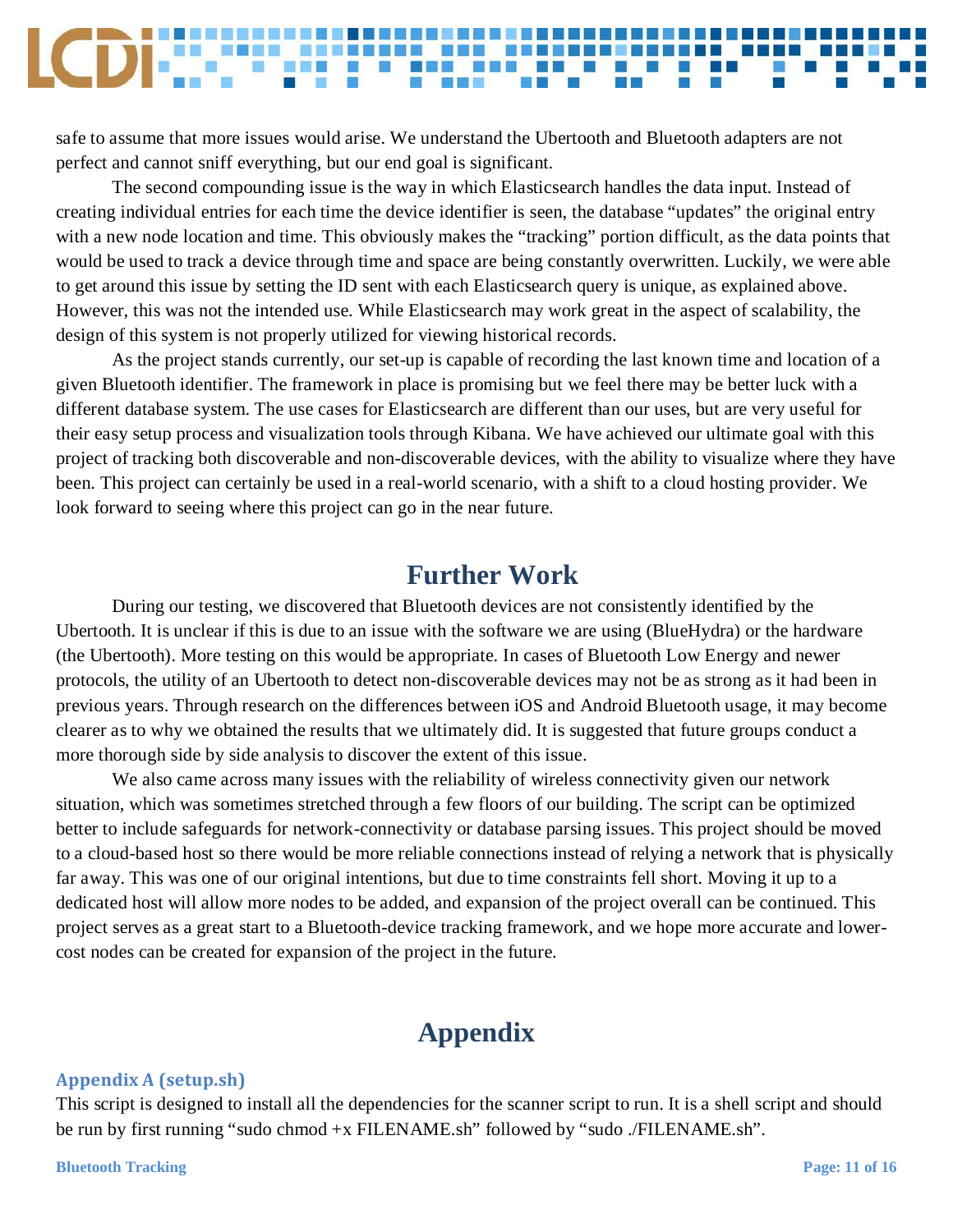## #!/bin/bash **if** [ "\$EUID" -ne 0 ] **then** echo "Please run as root"

#### exit

#### **fi**

 $cd \sim$ mkdir installations mkdir downloads sudo apt-get upgrade sudo apt-get update sudo apt-get install git nano cmake make libusb-1.0-0-dev gcc g++ libbluetooth-dev pkg-config libpcap-dev python-numpy python-pip python-pyside python-qt4 bluez blueztest-scripts python-bluez python-dbus libsqlite3-dev sqlite3 ruby-dev bundler vim sudo pip install --upgrade pip pip install elasticsearch wget https://github.com/greatscottgadgets/libbtbb/archive/2017-03-R2.tar.gz -O libbtbb-2017-03-R2.tar.gz tar xf libbtbb-2017-03-R2.tar.gz sudo rm -rf libbtbb-2017-03-R2.tar.gz cd libbtbb-2017-03-R2 mkdir build cd build cmake .. make sudo make install sudo ldconfig rm -rf libbtbb-2017-03-R2 cd  $\sim$ git clone https://github.com/greatscottgadgets/ubertooth.git cd ubertooth/host mkdir build cd build cmake .. make sudo make install sudo ldconfig rm -rf ~/ubertooth cd ~/installations git clone https://github.com/pwnieexpress/blue\_hydra.git cd blue\_hydra bundle install cd bin echo Please enter hostname! read newhost echo \$newhost > /etc/hostname echo **\$(**hostname -I | cut -d**\** -f1**) \$(**hostname**)** | sudo tee -a /etc/hosts echo The device will now reboot. sudo shutdown -r now

#### Syntax highlighting courtesy of [hilite.me.](http://hilite.me/)

**Bluetooth Tracking Page: 12 of 16** Page: 12 of 16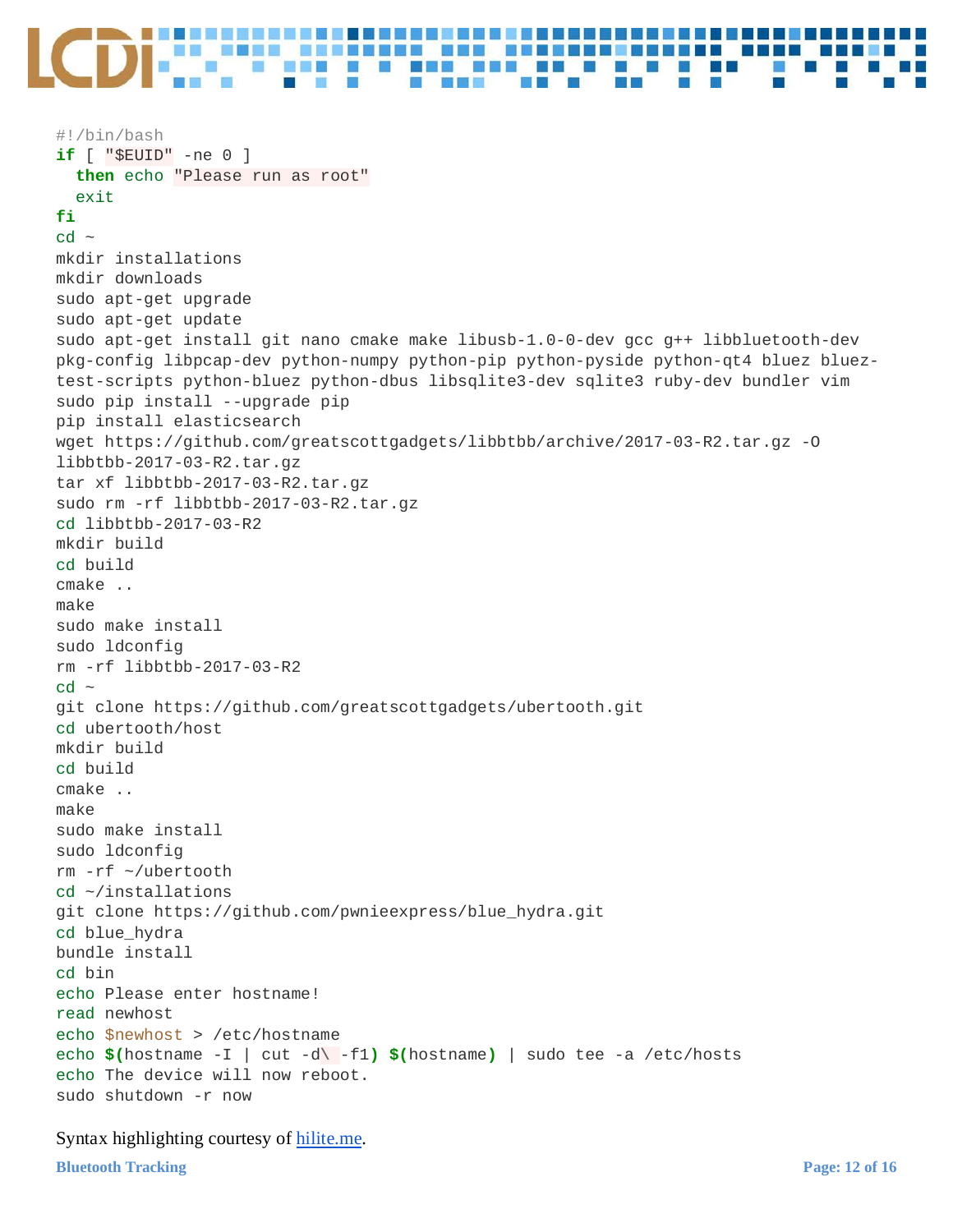

#### <span id="page-13-0"></span>**Appendix B (spypies.py)**

This script is designed to continually run and parse the data from blue hydra. It is a python program written in python version 2.7 and should be run using the command "python FILENAME.py".

```
from datetime import datetime
from elasticsearch import Elasticsearch
from time import sleep
import sqlite3
import os
import shutil
import socket
from time import gmtime, strftime
import time
es = Elasticsearch(['192.168.10.34:9200'])
#Always place script in following directory: /home/pi/installations/blue_hydra/bin/
#Constant variable locations DO NOT CHANGE
class paths:
     BH = '/home/pi/installations/blue_hydra/bin/blue_hydra'
     DB = '/home/pi/installations/blue_hydra/bin/blue_hydra.db'
     COPY_DB = '/home/pi/installations/blue_hydra/bin/blue_hydra_COPY.db'
#Creates dictionary list of names for what columns are in DB and creates ability to be 
paired with a value
def dict_factory(cursor, row):
   d = \{\} for idx, col in enumerate(cursor.description):
        d[col[0]] = row[idx] return d
#Parses data from BlueHydra DB & outputs JSON file with names & values
#Maybe add a while true statement to continue and then break when results is populated
def blueHydraParser():
   start = datetime.now() #Checks if main database is empty
     connection = sqlite3.connect(paths.DB)
     connection.row_factory = dict_factory
     cursor = connection.cursor()
     cursor.execute("select * from blue_hydra_devices")
     results = cursor.fetchall()
     while not results:
         print "Database is empty, running Blue Hydra for another minute"
         os.system("sudo timeout -s 2 60s " + paths.BH + " -d")
```

```
 else:
```
 #Duplicates file so we are not operating on live database shutil.copyfile(paths.DB, paths.COPY\_DB)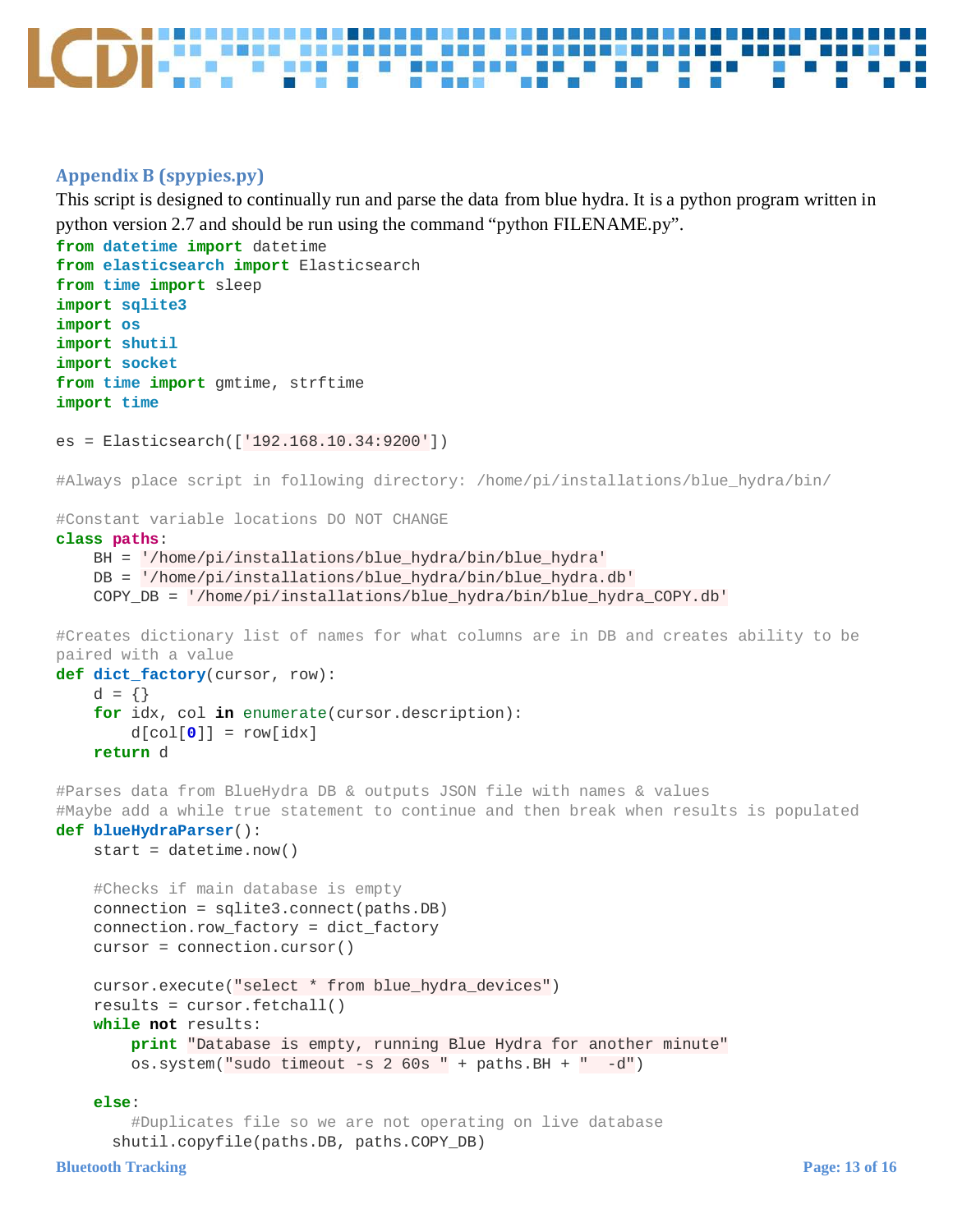

```
 print("Database File Copied")
      os.remove(paths.DB)
      print("Original Database Deleted")
      print(os.path.isfile(paths.DB))
         connection = sqlite3.connect(paths.COPY_DB)
         connection.row_factory = dict_factory
         cursor = connection.cursor()
         cursor.execute("select * from blue_hydra_devices")
         #Fetches all rows from table
       results = cursor.fetchall()
         #Gets the hostname of the device
       hostname = socket.gethostname().lower()
        current time = time.time() # This sends the data to Elasticsearch
         # MAKE A TRY STATEMENT TO FIX DISCONNECT ISSUE
        for bt capture in results:
             bt_capture.update({'hostname':hostname})
             es.create(index="spypi", doc_type='packet', id=hostname+str(time.time()), 
body=bt_capture)
             sleep(.1)
         os.system("sudo rm " + paths.COPY_DB)
         print("Copied DB Deleted")
         connection.close()
def main():
     print("Starting Blue_Hydra for 1 min\n")
     os.system("sudo timeout -s 2 60s " + paths.BH + " -d")
     print("Blue Hydra has ran\n")
     print("Starting parse function\n")
     blueHydraParser()
     print("Parse function ended @ " + strftime("%Y-%m-%d %H:%M:%S", gmtime()) + "\n")
     #time_elapsed = datetime.now() - start
     #print("Time {}".format(time_elapsed))
while True:
     main()
```
Syntax highlighting courtesy of [hilite.me.](http://hilite.me/)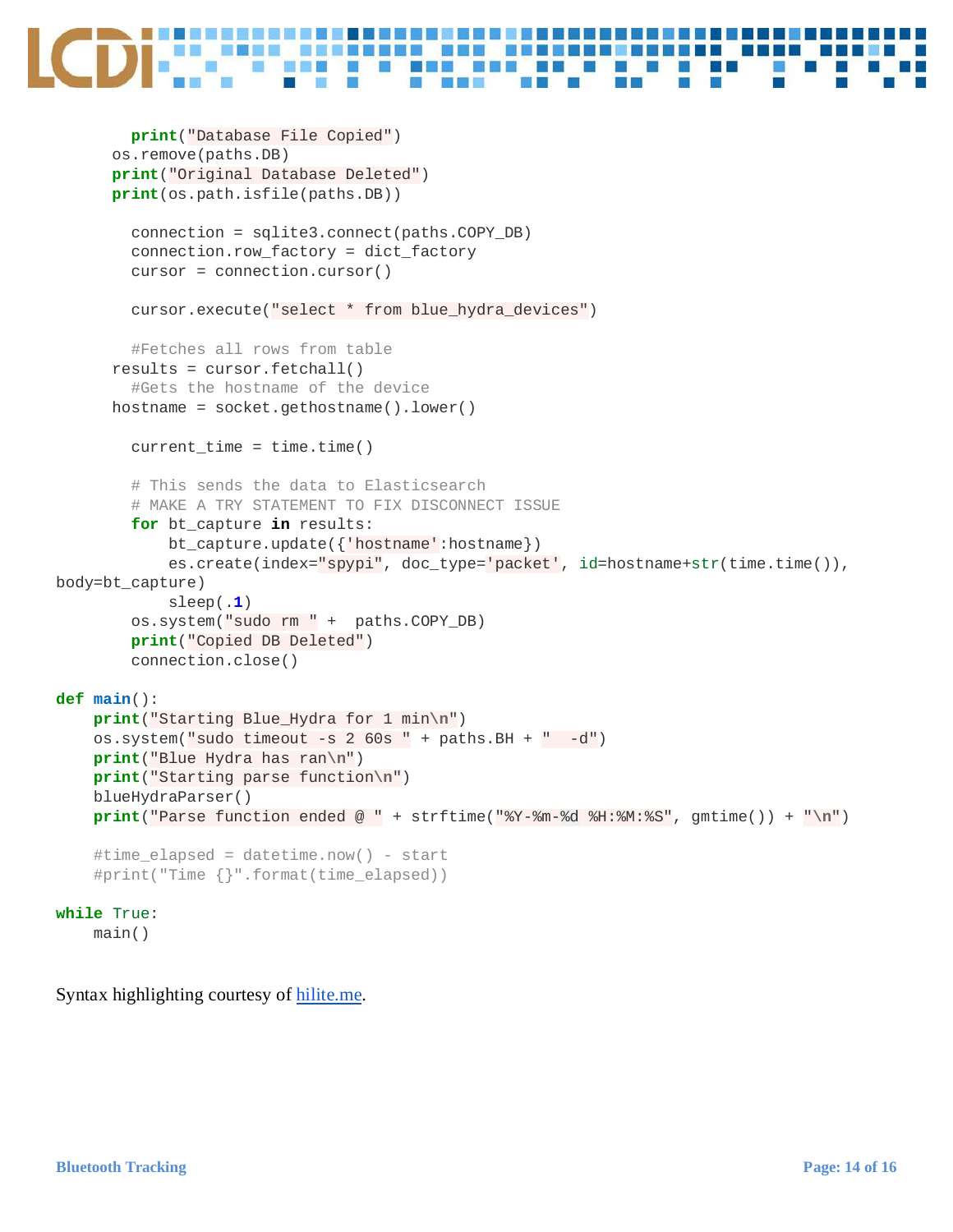